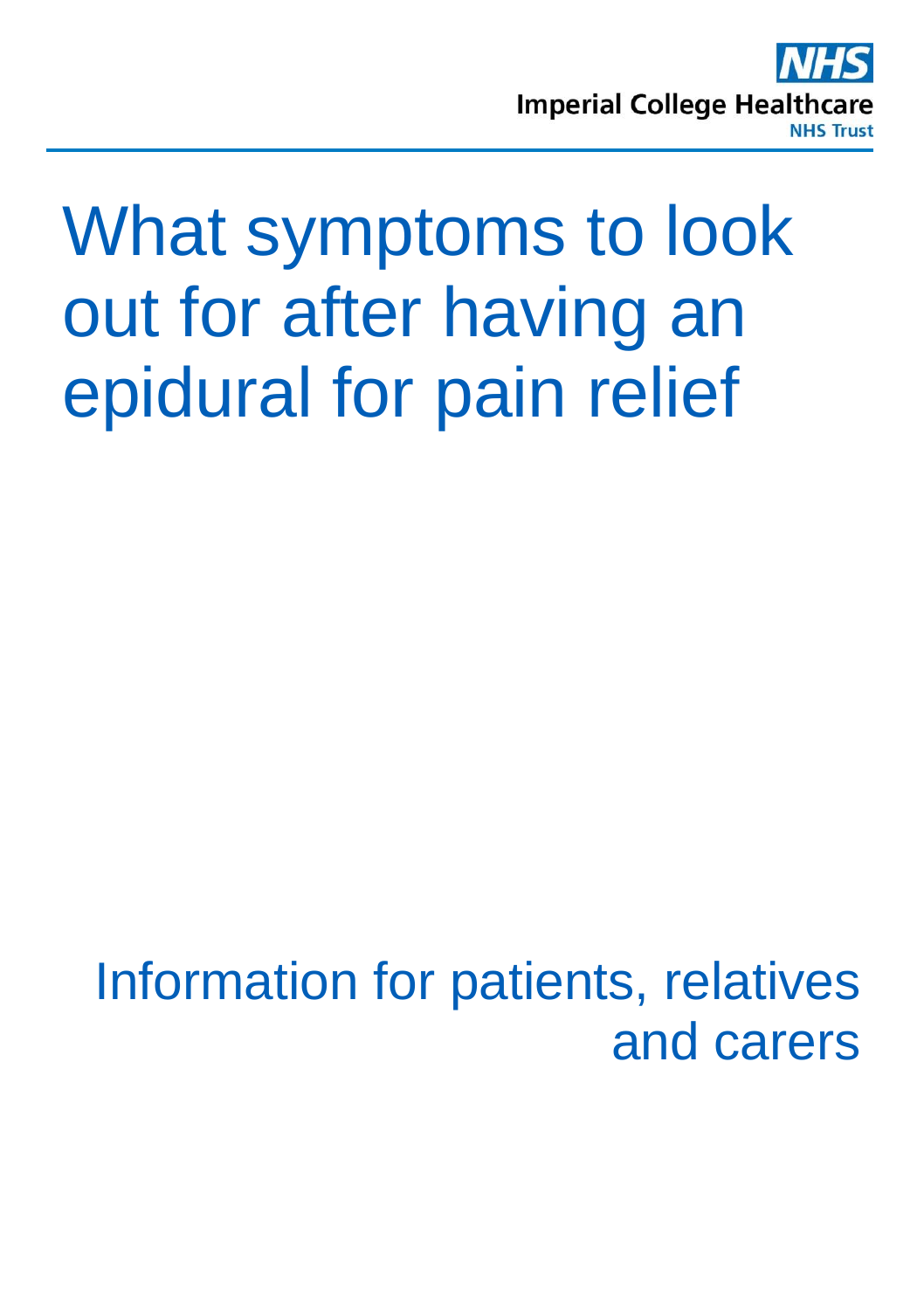## **Introduction**

While you have been in hospital you have had an epidural infusion which not only provides pain relief but also helps you recover after an operation or injury.

Very rarely, patients can experience problems after having an epidural infusion, such as bleeding or infection. These complications may be delayed for up to two or three weeks after the epidural was inserted and can, therefore, occur after you have left hospital.

## Symptoms you may experience and what actions you need to take

#### **Please go to A&E immediately if you experience any of the following symptoms**:

- severe back pain near the epidural insertion site
- weakness or increasing numbness in your legs
- new loss of bladder or bowel control

Please take this leaflet with you to A&E.

If you would like advice from our pain service please call 020 3311 1000 then type the relevant bleep number:

- Charing Cross Hospital 4001
- Hammersmith Hospital 5461
- St Mary's Hospital 1043

You can contact our pain service between 08.30 and 16.30 Monday to Friday. Out of hours please call NHS 111.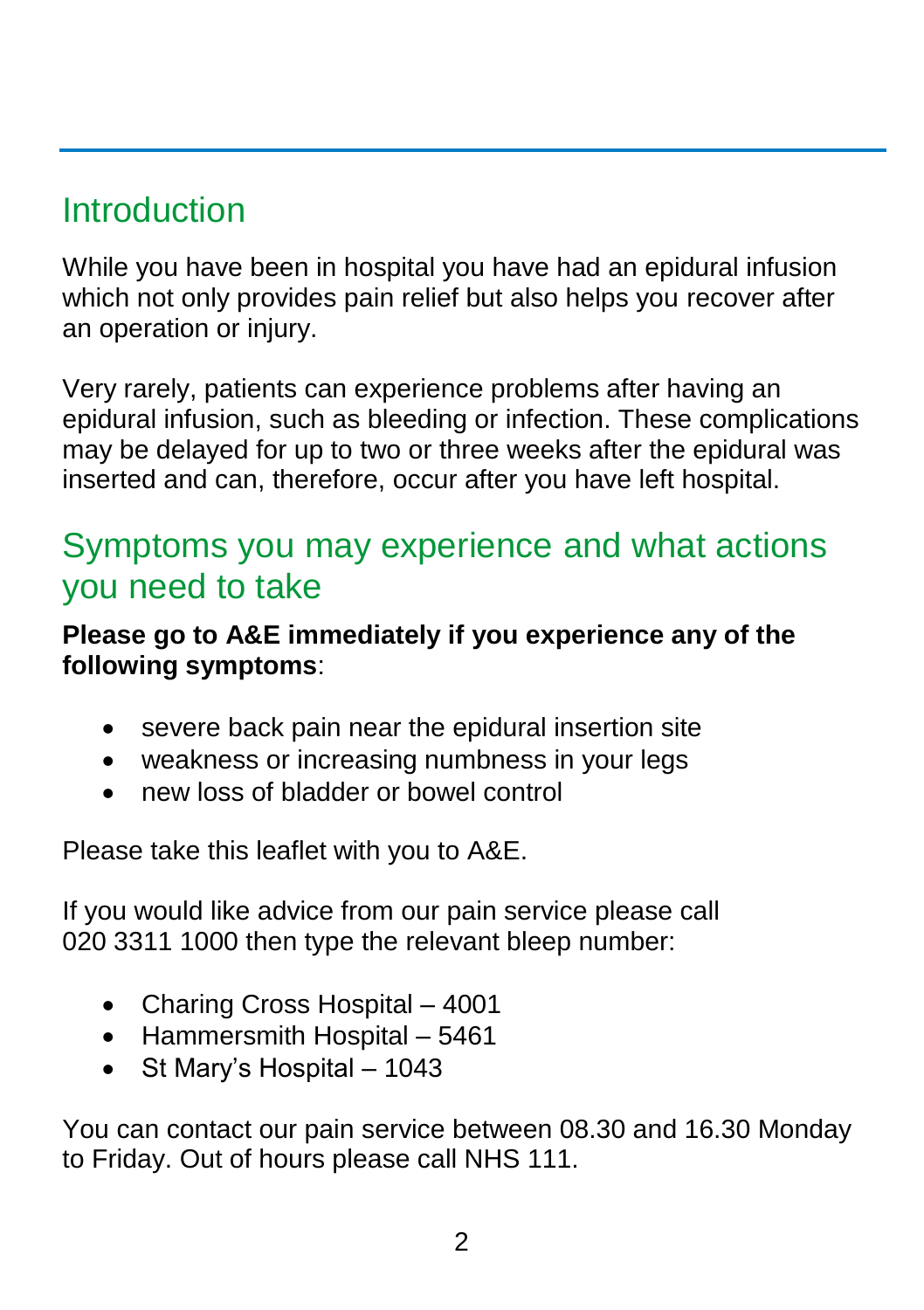## How do I make a comment about my visit?

We aim to provide the best possible service and staff will be happy to answer any of the questions you may have. If you have any **suggestions** or **comments** about your visit, please either speak to a member of staff or contact the patient advice and liaison service (**PALS**) on **020 3313 0088** (Charing Cross, Hammersmith and Queen Charlotte's & Chelsea hospitals), or **020 3312 7777** (St Mary's and Western Eye hospitals). You can also email PALS at [imperial.pals@nhs.net](mailto:imperial.pals@nhs.net) The PALS team will listen to your concerns, suggestions or queries and is often able to help solve problems on your behalf.

Alternatively, you may wish to complain by contacting our complaints department:

Complaints department, fourth floor, Salton House, St Mary's Hospital, Praed Street, London W2 1NY.

Email: [ICHC-tr.Complaints@nhs.net](mailto:ICHC-tr.Complaints@nhs.net)

Telephone: **020 3312 1337 / 1349** 

## Alternative formats

This leaflet can be provided on request in large print or easy read, as a sound recording, in Braille or in alternative languages. Please email the communications team: [imperial.communications@nhs.net](mailto:imperial.communications@nhs.net)

## Wi-fi

Wi-fi is available at our Trust. For more information visit our website: [www.imperial.nhs.uk](http://www.imperial.nhs.uk/)